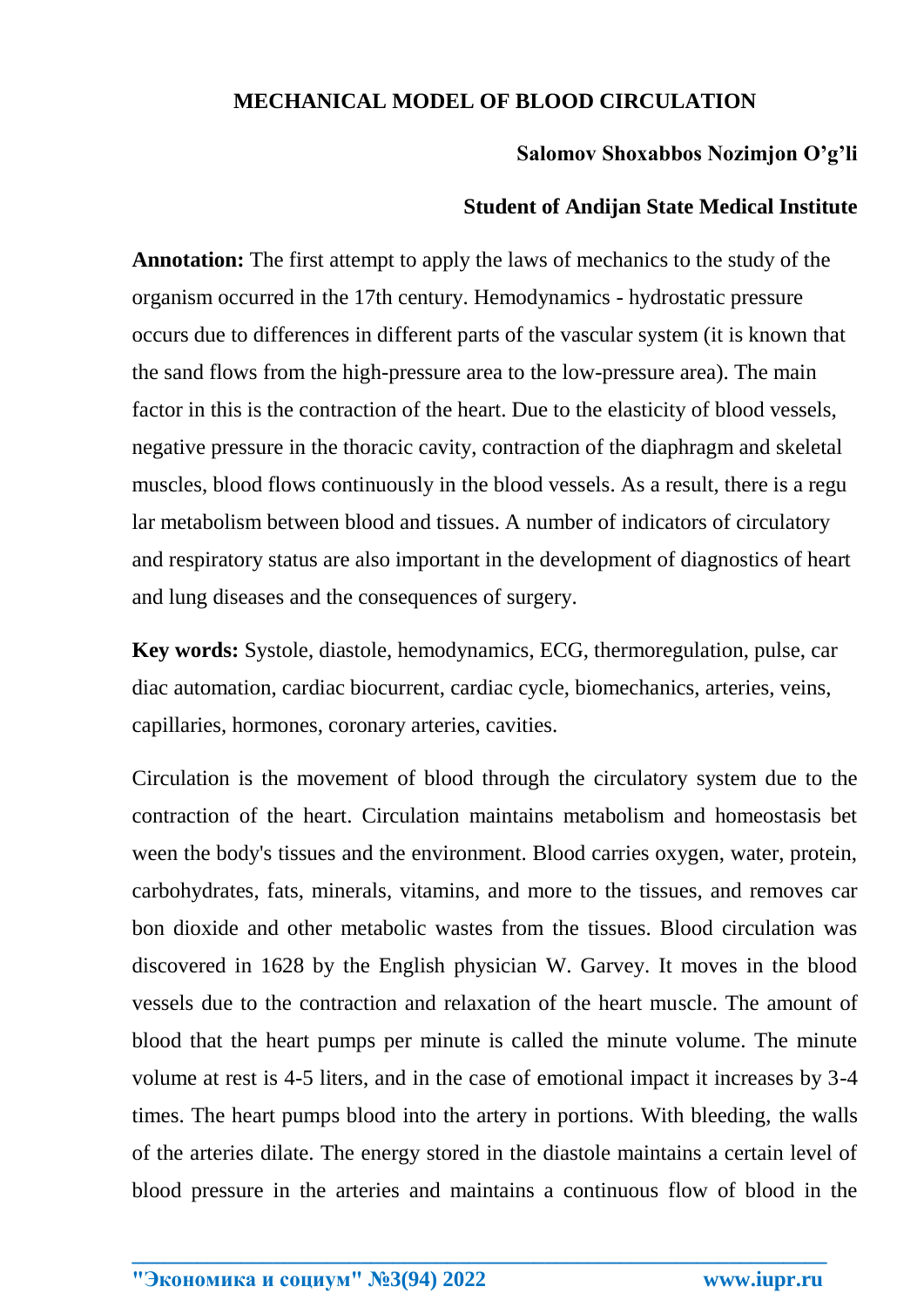capillaries. Only 5% of the blood in the body is in the capillaries, but the main function of the blood circulation - the exchange of blood and tissue - takes place in these capillaries. Due to the hydrostatic pressure of the blood in the capillaries, the fluid is filtered from the capillaries to the tissue. Blood resists in the capillaries, overcoming which it loses energy and lowers blood pressure. The circulatory system is divided into two circles, aquatic and terrestrial. The small circulatory system includes the right ventricular artery and the pulmonary veins exiting the lungs. The small circulatory system is involved in the exchange of gases in the blood. The great circulatory system (system) includes the aorta, arteries, arterial capillaries, venous capillaries, venous cavities, and their pocket valves, which originate in the left ventricle of the heart. The large circulatory system is involved in the delivery of nutrients and oxygen to tissues and organs, and from there to the digestive system for the delivery of harmful substances from metabolism.

General understanding of the circulatory system and its importance The circulatory system includes the coronary arteries, capillaries, veins, and lymphatic vessels. The heart and blood vessels ensure the uninterrupted movement of blood in the human body. As a result of the automatic contraction and dilation of the heart, blood travels through large arteries and capillaries to all tissues and cells of the body, and then through small, medium and large veins. returns to the heart. From the left ventricle of the heart, arterial blood, rich in nutrients, oxygen, and hormones, is pumped into the aorta. It travels through large, medium, and small arteries to the capillaries between tissues and cells. Nutrients, oxygen and hormones in the blood pass into the cells. Residual substances and carbon dioxide formed as a result of metabolism in the cells pass from them to the small veins, capillaries, and then through the middle, large veins to the right compartment of the heart. Thus, the cardiovascular system delivers nutrients and oxygen to all the tissues and cells of the body. It receives the residual substance formed in them and delivers it to the digestive organs. That is why the cardiovascular system is also called the carrier system. The cardiovascular system plays the most important vital function. If the heart stops for a short time, a person's life will also stop. The cardiovascular

**\_\_\_\_\_\_\_\_\_\_\_\_\_\_\_\_\_\_\_\_\_\_\_\_\_\_\_\_\_\_\_\_\_\_\_\_\_\_\_\_\_\_\_\_\_\_\_\_\_\_\_\_\_\_\_\_\_\_\_\_\_\_\_\_**